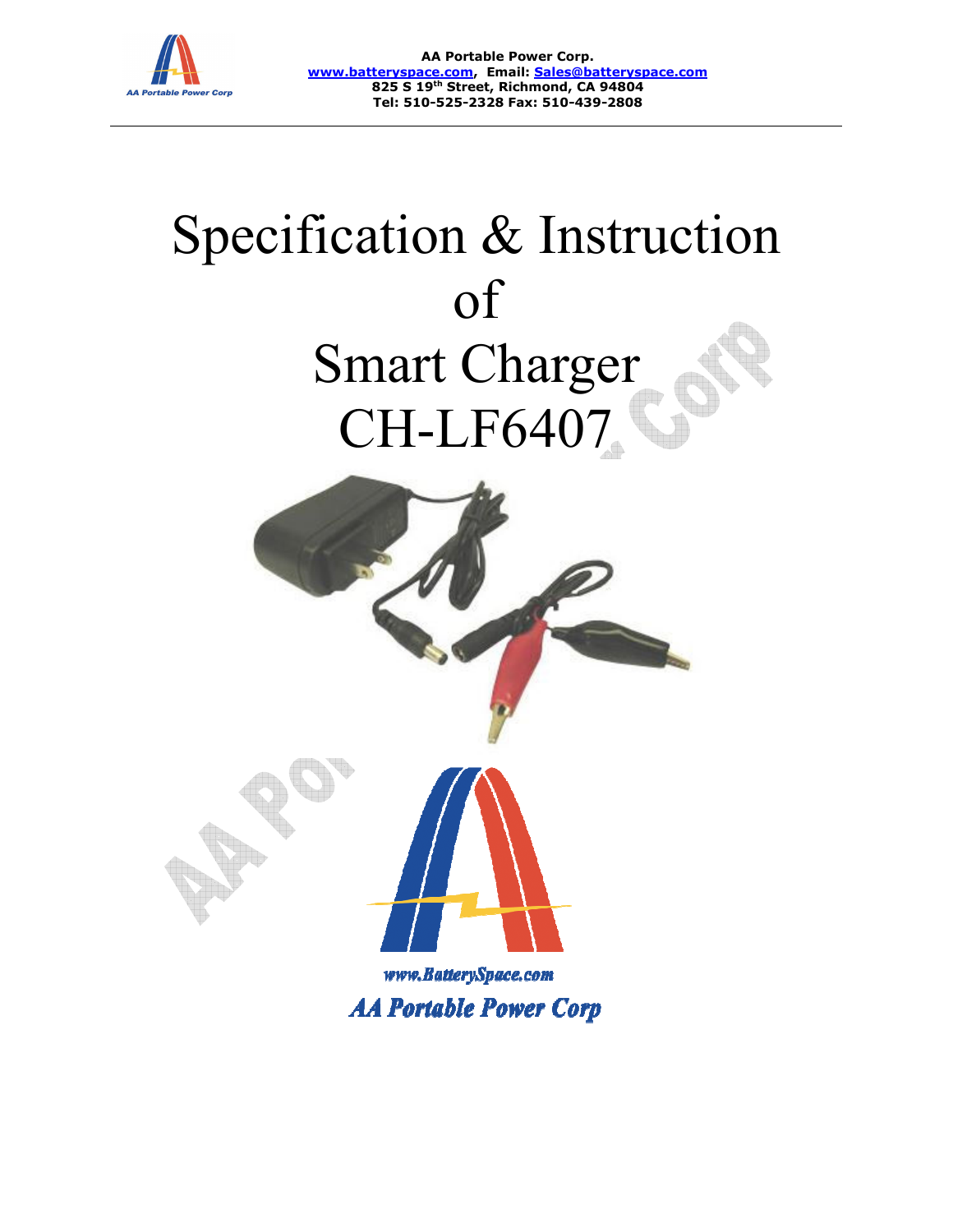

#### **AA Portable Power Corp. www.batteryspace.com, Email: Sales@batteryspace.com 825 S 19th Street, Richmond, CA 94804 Tel: 510-525-2328 Fax: 510-439-2808**

## Specification:

| Feature              | Designed for 6.4V LiFePO <sub>4</sub> rechargeable battery with capacity $\geq 0.7$ Ah<br>Input Power: 100V - 240V AC, 6W Max, 50/60Hz<br>Output Power: 7.3V DC, 0.7A Max                                                          |
|----------------------|------------------------------------------------------------------------------------------------------------------------------------------------------------------------------------------------------------------------------------|
| Function             | CC-CV Charging mode<br>Automatic voltage detection with LED indicator (red/green) during<br>charging process<br>Power On: Green<br>Charging: Red<br>Fully charged: Green<br>Automatic cut-off charging function by IC<br>$\bullet$ |
| Safety<br>Protection | The protection is built in the circuit of the charger to prevent over current,<br>over voltage, reverse polarity and short circuit                                                                                                 |
| Dimension            | $L$ 3.0" X W 2.0" X H 1.2"                                                                                                                                                                                                         |
| Weight               | $3.4 \text{ Oz} (100g)$                                                                                                                                                                                                            |



| Power Cord                            |  |
|---------------------------------------|--|
| 100V - 240V AC (USA), 6W Max, 50/60Hz |  |

LED Indicator

Output 5.5 x 2.1 mm barrel male